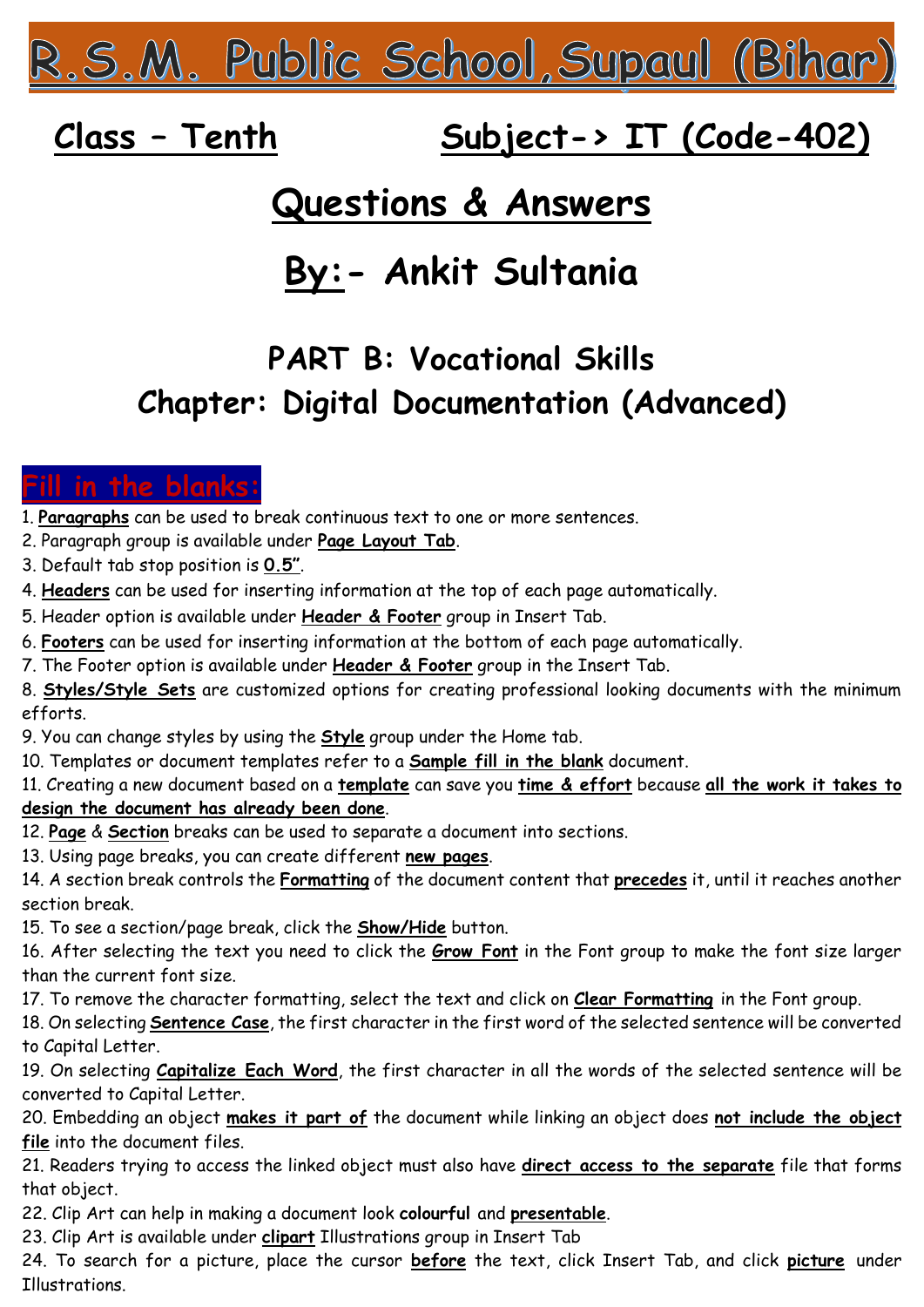25. After you have inserted the picture, you can wrap the text by using the **Wrap Text** option.

26. To open an embedded document, **double click on** it.

27. Embedded objects **can not** be printed.

28. When you embed objects in a document, you may have trouble emailing it because **the size of our document increases significantly**.

29. You can insert lines, basic geometric shapes, arrows, equation shapes, flowchart shapes, stars, banners, and callouts using the **Shape** option.

30. Symbol option is available under **Symbols** group in the Insert tab.

31. On selecting **Lower Case** option from the dropdown list, the selected text will be converted to Small Letters (lowercase).

32. On selecting **Upper Case** option from the dropdown list, the selected text will be converted to Capital Letters (UPPERCASE).

33. After selecting the text you need to click the **Strikethrough** icon in the Font group to make a strike through the middle of the selected text.

34. **Footers** are text or image included at the bottom of the page and may repeat in all pages of the document. 35. Wrap *Text* option is available under **Text** section of the **Insert** Tab.

### **Answer the following:**

**Q1. List any five items that can be added to the header area.**

**Ans.->** company or department name, logo, page numbers, name of the author, etc.

#### **Q2. What are Objects in a Word processing software?**

Ans.-> WordPerfect and OpenOffice also allow us to blend in other special features. These features are generally known as "objects". These objects can be almost any form that can be generated as a computer file. Sounds, Music, drawings, documents spreadsheets, etc. are all examples of possible objects that you can include in a document, or link to a document.

**Q3. List some word wrapping options available in a word processing software.**

**Ans.->** In Line with Text, Square, Tight, Through, Top and Bottom, Behind Text, In Front of Text, etc.

#### **Q4. What are document templates? State the purpose of using document template.**

**Ans.->** Templates or document templates refer to a sample fill-in-the-blank document that can help in saving time. Usually templates are customized documents that may have sample content, themes, etc. For example, if you want to create a resume you can use a resume template and modify only the sections that require changes. MS Word provides a rich library of templates like resume, business letters, newsletters, calendar etc.

#### **Q5. What are Clip arts? List any two websites that offer free clipart.**

**Ans.->** Clip arts are pre-defined images available for use in documents. Clip Art can help in making a document look colourful and presentable.

Some of the websites that have free clip arts are:

• [www.openclipart.org](http://www.openclipart.org/) • [www.pdclipart.org](http://www.pdclipart.org/) • [www.clker.com](http://www.clker.com/) • [www.freeclipartnow.com](http://www.freeclipartnow.com/) • [www.wpclipart.com](http://www.wpclipart.com/)

#### **Q6. Write steps to insert shape in a word document.**

- **Ans.-> To work with shapes,** open a new document in word processor,
- 1. Click on the *Insert* tab on the Ribbon.
- 2. Click on the option *Shapes* in the *Illustrations* group.

3. Once you click the Shapes option a dropdown list with pre-defined shape such as box, circle, etc. appears.

4. You can select the shape from the list of shapes available and draw the shape by dragging the mouse with the left button clicked. For example, if would like to insert a square, select the box shaped item from the list, click and drag the shape to draw a square.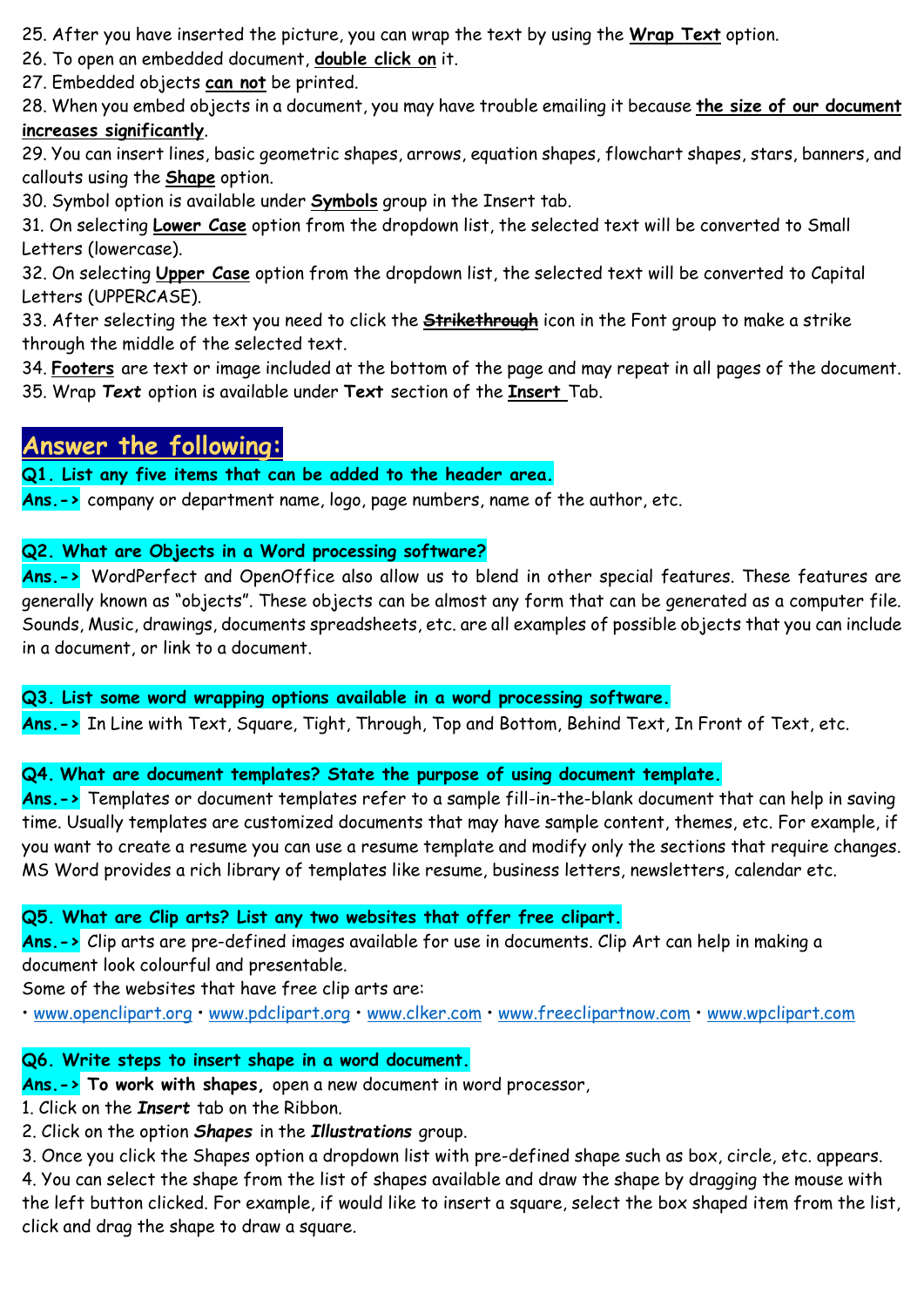#### **Q7. Write down the process for inserting Page Break.**

**Ans.->** To add another fresh page in a document, choose the page break option in the *Page Layout* tab.

a) Click on the *Page Layout* tab on the Ribbon.

b) Click on the option *Breaks* in the Page *Setup group*.

(c) A dropdown list with options for different types of breaks appears, select page break from it.

**Q8. Explain some character formatting options in a word document. Ans.->**

• **Change Case** – It helps us to change the text case to capital letters or small letters. You can also capitalize each word in the sentence and capitalize the starting word of the sentence using Change Case under Font Group. • **Font Face** It can be used to give Font Name in the Font group to select the particular font style from the fonts listed.

- **Text Highlight Colour**: This option can be used to change the background colour.
- **Grow Font:** This button increases font size of the selected text after each click by a particular point size.

• **Shrink Font:** This button decreases font size of the selected text after each click by a particular point size.

• **Strikethrough:** It makes the text striken through like this.

• **Subscript and Superscript:** These options place the text slightly below the base line and above the normal top line of the text respectively. Like this:  $H_2O$ ,  $a^2$ 

- **Clear Formatting:** It clears the applied formatting from the selected text.
- **Font Colour:** Use this option to change the colour of the selected text.
- **Text Effects and Typography:** This provides choices to apply some special effects to the selected text.

**Q9. How will you create a landscape oriented awareness poster water pollution. Poster size should be 15' X 20'. All margins zero with line spacing 2.** 

#### **Ans.->**

- Layout tab > Orientation drop-down > Landscape option
- Layout tab > Size drop-down > More Paper sizes… option > Specify dimensions and okay the dialog box.
- Layout tab > Margins drop-down > Custom margins… option > Specify all 0 margins.
- Home tab > Paragraph group > Line and Paragraph Spacing > Select 2.0.

**Q10. What do you mean by odd page and even page header? How will you insert them in a multipage document?** 

**Ans.->** Odd page headers appear on all odd numbered pages and even headers on even numbered pages of the document.

While working with headers, **Design** tab shows header settings. We can have alternate different headers for odd and even pages using **Different Odd and Even Pages** option.

#### **Q11. How is footer different from header? How will you prevent footer from appearing on the first page of the document?**

**Ans.->** Information in footer appears on the bottom of each page in the document.

While working with footers, **Design** tab shows footer settings. You can use **Different First Page** option to keep a different footer from rest of the document for first page.

#### **Q12. What is the significance of various document themes and design?**

**Ans.->** Design tab provides various themes, document formats, colours, fonts, effects, and page background formatting options.

Themes are unique set of colours, fonts and effects to give a consistent, professional look to tour document instantly. Themes are available online on Microsoft website also.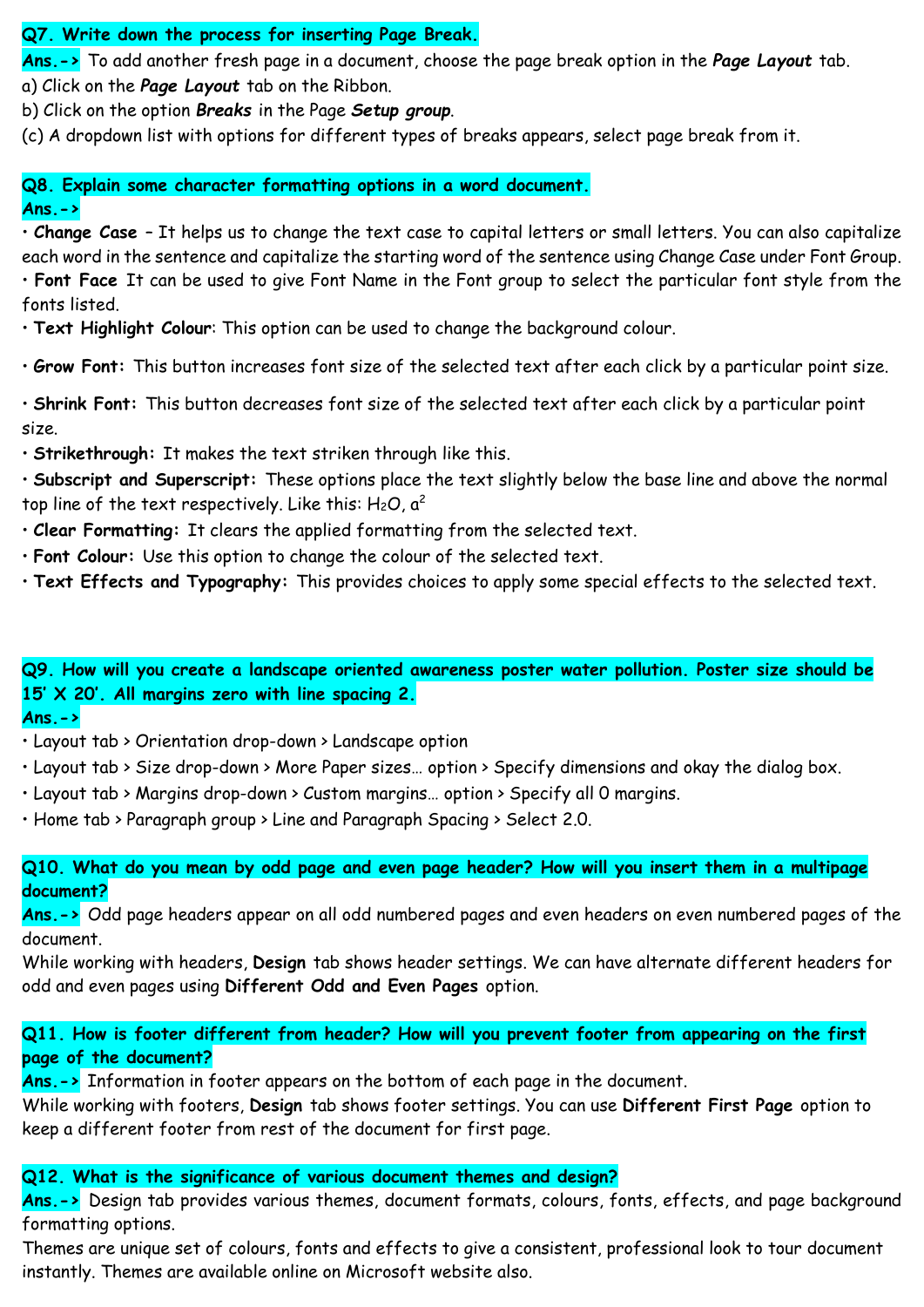**Q13.What do you mean by text case? Describe various text cases provided by MS Word. Ans.->**

**Text Case:** This helps us to display the text in various cases described as below:

o *Sentence Case***:** On selecting this option from the dropdown list, the first character in the first word of the selected sentence will be converted to Capital Letter (Uppercase).

o *Lowercase***:** On selecting this option from the dropdown list, the selected text will be converted to Small Letters (Lowercase).

o *UPPERCASE***:** On selecting this option from the dropdown list, the selected text will be converted to Capital Letters (UPPERCASE).

o *Capitalize Each Word***:** On selecting this option from the dropdown list, the first character in all the words of the selected sentence will be converted to Capital Letter (Uppercase).

o *tOGGLE cASE***:** On selecting this option from the dropdown list, the small letters in the selected text will be converted into capital letters and capital letters will be converted into small letters.

**Q14. Describe any 3 text wrapping options available in MS Word for pictures. Ans.->**

**• Square:** to wrap text around the border of the image.

- **Tight:** to wrap text tightly around the image. This is the most useful option for irregular shaped images.
- **Through:** to fill in the blank space around the image.

**Q15. What is the advantage of embedding any file into a document? Write the steps to insert a PDF document in an MS Word document.** 

**Ans.->** Object embedding refers to a link embedded in the document itself which functions as a link or trigger to the actual file in another application. Clicking on this link triggers or launches the application in which that embedded document should be opened. For example, a PDF file can be embedded in an MS Word document. It will be embedded as a small icon clicking on which will launch the PDF viewer program and the embedded document will be opened in that application.

To insert an PDF file:

Insert tab > Click on Object option in Text group. Object dialog box will appear.

- Click on **Create from File** tab.
- Click on **Browse…**, locate and select the desired pdf file.
- Click on **OK** button.

File will be seen embedded as an icon in your document at current cursor position.

#### **Q16. How will you insert an object and apply fill and outline colour in it? Ans.->**

1. Select the shape > Format tab > Shape styles group > Shape Fill > Select desired colour.

2. Select the shape > Format tab > Shape styles group > Shape Outline > Select desired outline colour and width etc..

**Q17. Write the steps to insert copyright symbol followed by your name in the footer of the first page of a multipage document.** 

**Ans.->** Go to first page of the document. Double click in footer area to activate it. Type your name. Bring cursor before the name. On the Insert tab, in Symbols group, click on the Symbol button, a list of symbols appears. Double click on copyright symbol.

In header-footer Design settings, select the option Different First Page.